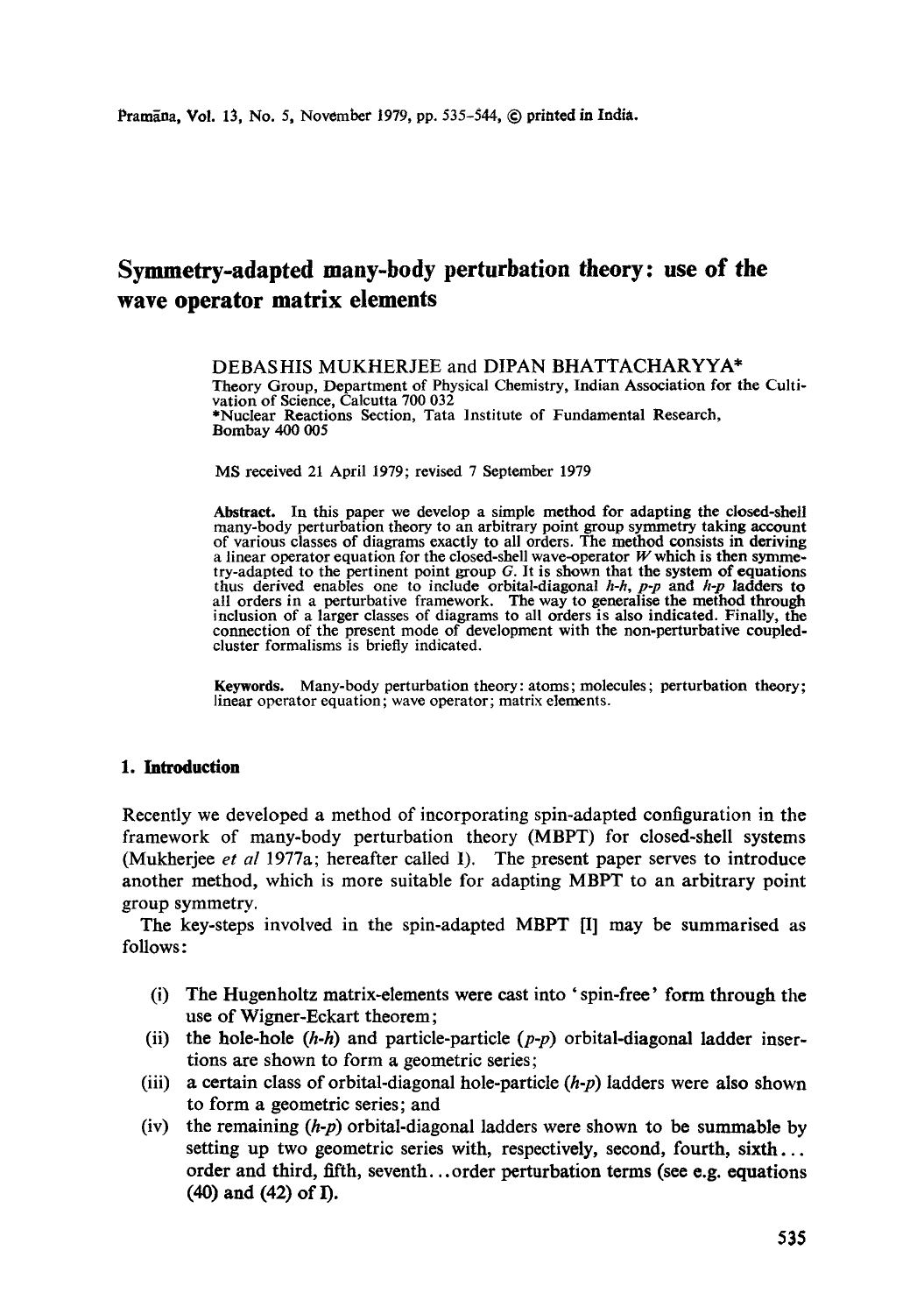It appears that a similar procedure would not work out so neatly if we want to adapt MBPT to a general point group symmetry. The reason for this difference lies in the structure of the spin-adapted M BPT: When we use the reduced Hugenholtz matrix-elements in the process of spin-adaptation, we couple the spins of the ingoing and outgoing pair of electrons, respectively, to a given resultant spin  $S$  -- which can take on only two values 0 and 1. But in a general point group  $G$ , the orbitals would be labelled by indices  $\gamma$  whose total number would depend on the dimensionality of the particular irreducible representation  $(IR)$  of the point group  $-$  so that the index F, analogous to S, for the coupled ingoing and outgoing electron pair states would take on more than two values in general. Moreover, for a particular IR,  $\Gamma$  may appear more than once from the coupling scheme (say, for example, for the point group K; Griffith 1962). In that case, the step (iv), described above, leading to two geometric series, cannot be attempted, and there does not seem to be any straightforward procedure to sum all the *(h-p)* orbital-diagonal ladders to all orders. We would resolve this difficulty by replacing the MBPT series by an equivalent one written in terms of the associated symmetry-adapted wave-operation  $W$  (Lowdin 1966), and providing equations which determine the reduced matrix-elements of  $W$ .  $\S$  2 discusses this aspect. The equations for W derived by us are closely related to the closed-shell coupled-cluster equation (Cizek 1966, 1969; Paldus, 1977; Paldus and  $\check{\text{Cize}}$ k 1975) and also the direct CI equations of the vector method (Roos and Siegbahn 1977) in the non-perturbative framework. Recently Kvasnicka and Laurinc (1977) and Bartlett and Silver (1976) have used restrictive perturbative arguments to derive approximate equations analogous to ours. We have, however, derived a completely general equation for  $W$ , from which Kvasnicka-Bartlett type of recursive equations would follow as a special case. Because of the generality of our approach, we have been able to explorc the connection between the perturbative and the non-perturbative approaches to the closed-shell problem\*. This has been discussed in § 3.

## **2. Equation for the direct determination of W**

Using the Haxtree-Fock (HF) determined as the vacuum we may write the Hamiltonian  $H$  in normal order as follows:

$$
H = E_{HF} + \sum_{A} \epsilon_A N \left[ a_A^{\dagger} a_A \right] + \frac{1}{2!^2} \sum_{\substack{A, B, \\ C, D}} \langle AB \, | \, v \, | \, CD \rangle_a N \left[ a_A^{\dagger} a_B^{\dagger} a_D a_C \right] \tag{1}
$$

Let us now suppose that we have a point-group *G,* commuting with H. For the closed-shells, the HF operator itself would commute with  $G$ , and the orbitals  $\vec{A}$ would transform as bases for the various IRs of G. A general spin-orbital can then be labelled as

$$
A \equiv a_{\gamma}^{\Gamma} \sigma_a, \tag{2}
$$

<sup>\*</sup>This same approach has proved profitable for elucidating the connection between perturbative and non-perturbative many-body theories for open-shells also (Mukherjee 1979). As a matter of fact, our success in the open-shells prompted us to look into the corresponding aspects for the closedshell.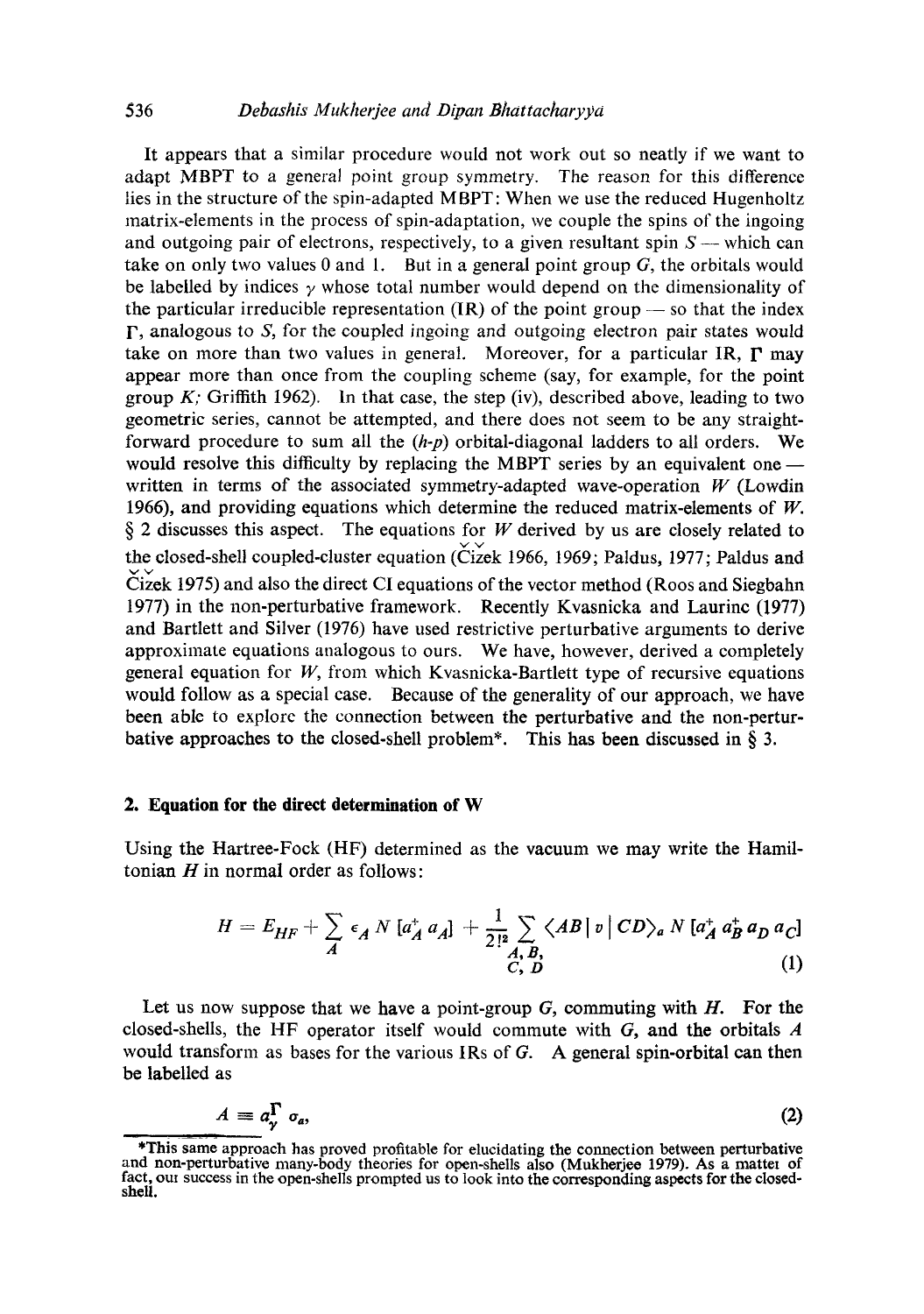where  $\Gamma$  and  $\gamma$  stand for the index of the IR and the particular component of the IR corresponding to the orbital a, and the function  $\sigma_a$  is the associated spin function. We also classify all the spin-orbitals into hole orbitals and particle orbitals in the usual manner, and label holes by  $\alpha$ ,  $\beta$ , etc and particles p, q, etc. Specifically, any hole spin-orbital, say, would have the form  $a_x^{\Gamma} a_x$ .

We now partition H into the unperturbed and perturbed components  $H_0$  and V in the usual manner (Kelly 1968), with  $V$  defined by the two-particle part of  $H$  in (1), and define the wave-operator  $W$  through the relation

$$
|\psi\rangle = W|0\rangle, \tag{3}
$$

with  $|\psi\rangle$  as the exact ground state wave-function, satisfying the Schrödinger equation

$$
H|\psi\rangle = E|\psi\rangle. \tag{4}
$$

Using the Gell Mann-Low-Goldstone theorem (Kelly 1968; Fetter and Walecka 1971),  $W$  can be factored out as

$$
W|0\rangle = W_L|0\rangle\langle 0|W|0\rangle, \tag{5}
$$

where  $W_L$  is a collection of all operators which induces all the  $h$ -p excitations with the restriction that there are no dosed-diagrams (that is, no ' vacuum fluctuations').  $W_L$  thus stands for all the linked diagrams in W. Let us emphasise that the linked diagrams of  $W$  are not all ' connected ', they are linked only in the sense of having no vacuum fluctuations. From (4), it follows that

$$
E = \langle 0 | HW_L | 0 \rangle. \tag{6}
$$

 $W_L$  can be written as a formal power series in  $V$  (Kelly 1968):

$$
W_L = \sum_{n=0}^{\infty} \left\{ [QV/(E_0 - H_0)]^n \right\}_L,
$$
\n(7)

where Q is the projector on to the virtual space and  $\{[QV/(E_0 - H_0)]^n\}_{L}$  stands for the *n*th order term in the expansion of  $W_L$ .

Now we show that, by a simple manipulation of (7), we may arrive at a linear equation in  $W_I$ . The derivation is analogous to, but simpler than, the one we followed in the open-shell case (Mukherjee 1979), and we shall therefore describe the procedure rather briefly:

We break up (7) as

$$
W_L = 1 + \sum_{n=1}^{\infty} \left\{ [QV/(E_0 - H_0)]^n \right\}_L,
$$
\n(8)

and dissect one  $[QV/(E_0 - H_0)]$  from the series in (8), then (7) can be rewritten as

$$
W_L = 1 + \{ [QV/(E_0 - H_0)] \ W'_L \}_L.
$$
\n(9)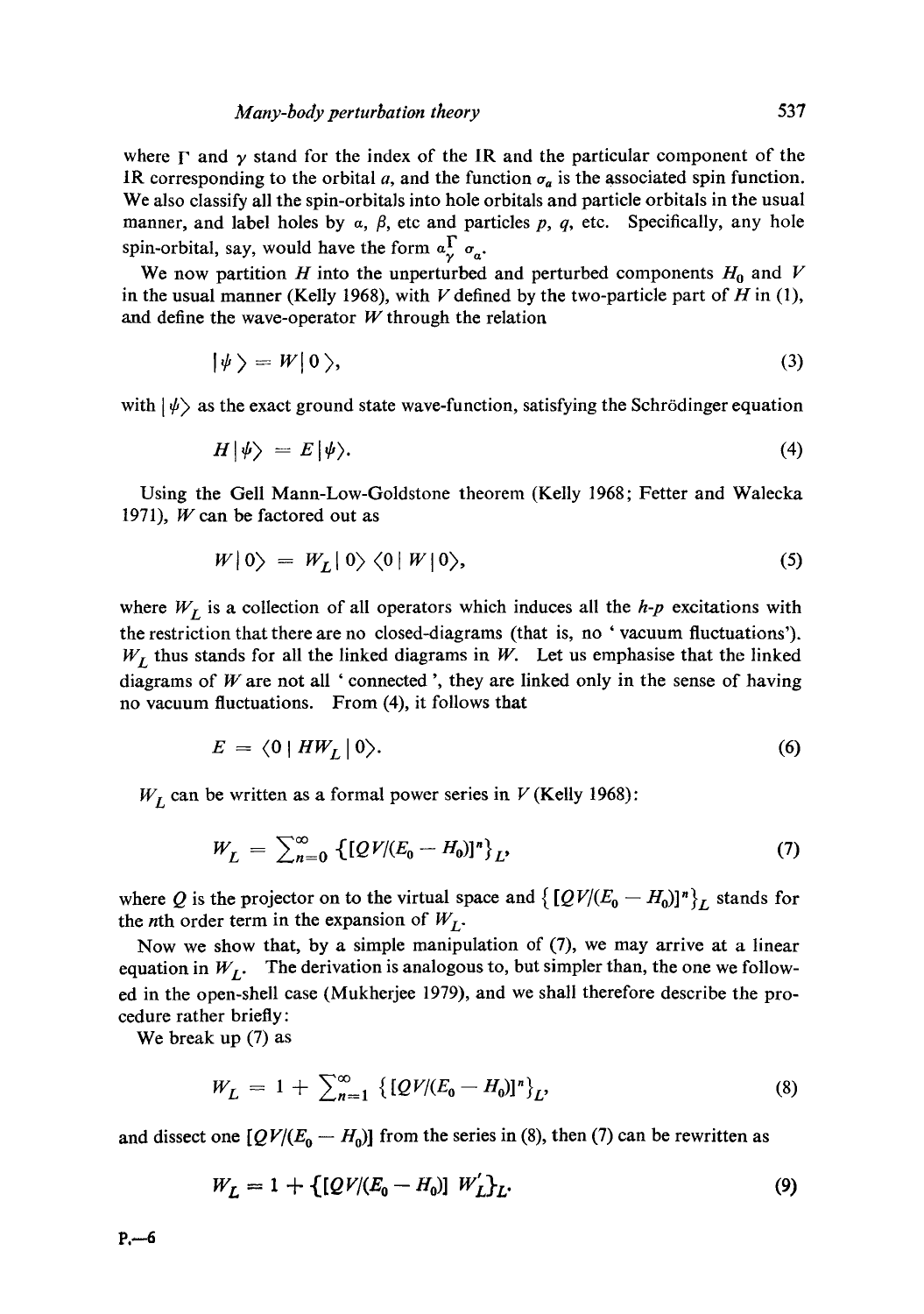## 538 *Debashis Mukherjee and Dipan Bhattacharyya*

 $W'_I$  stands for classes of all diagrams left after dissecting the  $[QV/(E_0 - H_0)]$  term. If we now note that (i) the class of diagrams obtained by dissecting one  $[QV/(E_0 - H_0)]$  term are all linked (as we cannot introduce vacuum fluctuations by the dissection procedure) and (ii) the terms in the infinite series in  $W'_L$  contain the same diagrams as would be obtained from  $W_L$  (i.e. (8)), clearly then  $W_L' = W_L$ and we have

$$
W_L = 1 + [QV/(E_0 - H_0) W_L]_L.
$$
 (10)

Writing  $W_L$  as  $W_L = 1 + \overline{W}_L$ . we have, from (10)

$$
\overline{W}_L = [QV/(E_0 - H_0)] + \{ [QV/(E_0 - H_0)] \overline{W}_L \}_L.
$$
\n(11)

Equation (10) or, equivalently (11), gives us a linear operator equation determining the wave-operator matrix-elements. Because of the presence of the projector Q,  $\overline{W}_L$ can have matrix-elements only between virtual space states  $\langle \phi_i^* |$  and the unperturbed ground state  $|0\rangle$ . From (11), we may easily derive

$$
\langle \phi_i^* | \overline{W}_L | 0 \rangle = \left\langle \phi_i^* | \frac{V}{E_0 - H_0} | 0 \right\rangle
$$
  
+ 
$$
\sum_m \left[ \left\langle \phi_i^* | \frac{V}{E_0 - H_0} | \phi_m^* \right\rangle \left\langle \phi_m^* | \overline{W}_L | 0 \right\rangle \right]_L,
$$
 (12)

where, again only those terms in the sum over states  $\phi_m^*$  are to be retained which lead to diagrams with no vacuum fluctuations.

We shall briefly show in § 3 that the equation (10) generates the coupled-cluster equations for W in the non-perturbative framework (Cižek 1966, 1969). For the present let us only remark that if one wants to include very many classes of diagrams, then it is advantageous to go over to the non-linear representation of  $W_L$  as an exponential operator (Coester 1958; Coester and Kummel 1960; Čižek 1966, 1969). This is because we are lumping together in the p-body operator component  $W_L^{(p)}$  of  $W_L$  all the diagrams with  $p$  incoming and outgoing lines and are not explicitly keeping track of whether they are all connected or not. As a result, in the joining of  $QV/(E_0 - H_0)$  and  $W_L$  in (11), we would not be sure that we are not introducing vacuum fluctuations. This difficulty would have been obviated in a coupled cluster representation of  $W_L$  where the connected and disconnected components are clearly differentiated\*. For our present purpose, however, where we would really confine our attention to only the two-body part of  $W_L$  and would keep only certain special class of diagrams in (12), the linear representation suffices. We now invoke to the

<sup>\*</sup>For a more extensive discussion regarding the difficulty concerning the disconnected diagrams we refer to our recent work on the connection between perturbative and non-perturbative openshell theory (Mukherjee 1979).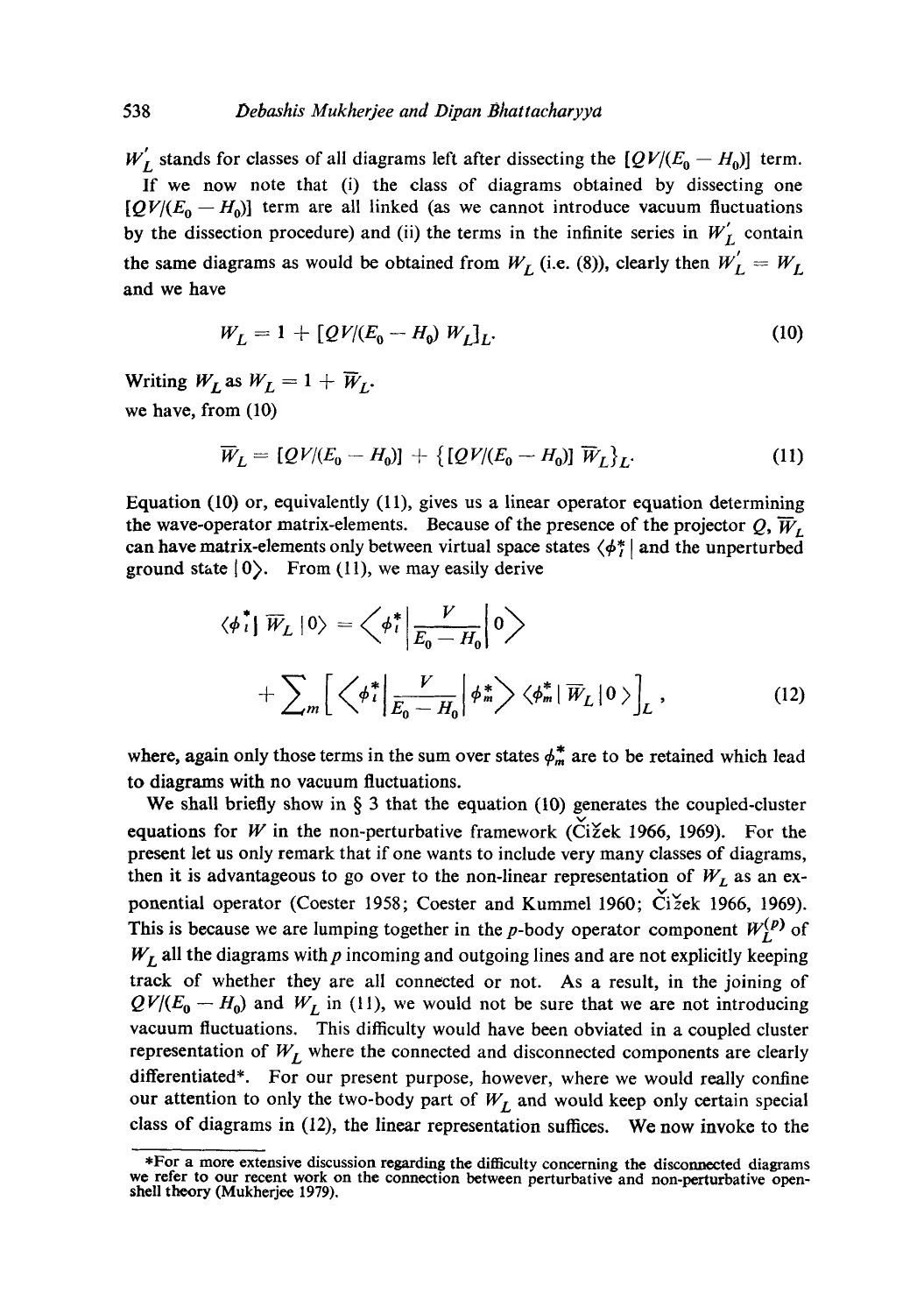usual approximation regarding the dominance of pair-correlations, and retain only the two-body part of  $W_L$ . The functions  $\phi_i^*$  that would enter the equation (12) would be of the form

$$
\phi_i^* \equiv \phi_i^* \begin{bmatrix} p_{\gamma_3}^{\Gamma_3} \sigma_3 & q_{\gamma_4}^{\Gamma_4} \sigma_4 \\ \uparrow & \uparrow \\ a_{\gamma_1}^{\Gamma_1} \sigma_1 & \beta_{\gamma_2}^{\Gamma_2} \sigma_2 \end{bmatrix}
$$

We want to approximate (12) still further. For a given set of IR, characterising the hole and particle orbitals

$$
\left\{ \, a_{\gamma_1}^{\, \Gamma_1} \, \sigma_1, \, \beta_{\gamma_2}^{\, \Gamma_2} \, \sigma_2, \, p_{\gamma_3}^{\, \Gamma_3} \, \sigma_3, \, q_{\gamma_4}^{\, \Gamma_4} \, \sigma_4 \, \right\},
$$

we choose only those doubly excited states  $\phi_m^*$  which are formed by lifting two electrons-one from each of the degenerate components

$$
\left\{ \alpha_{\gamma i}^{\Gamma_1} \ \sigma_i \right\} \ \text{and} \ \left\{ \beta_{\gamma j}^{\Gamma_2} \ \sigma_j \right\}
$$

and putting them—one in each again—into the degenerate components

$$
\left\{\,p_{\gamma_k}^{\,\Gamma_3}\,\,\sigma_k\,\right\}\,\,\text{and}\,\,\left\{\,q_{\gamma_l}^{\,\Gamma_4}\,\,\sigma_l\,\right\}.
$$

It just means that, if we expand  $W_L^{(2)}$  in (12), using (7), we would get a perturbation series in which scattering takes place only between the states involving hole and particle levels labelled by the same set of IRs  $\Gamma_1$ ,  $\Gamma_2$ ,  $\Gamma_3$  and  $\Gamma_4$  respectively. Diagram-wise this implies that all the diagrams which are orbital-diagonal *(h-h), (p-p)* and *(h-p)* ladders in all orders are taken into account in the calculation of E. An orbital-diagonal *(h-p)* insertion would, for example, involve a matrix-element

$$
\langle a_{\gamma_i}^{\Gamma_1} \sigma_i p_{\gamma_k}^{\Gamma_3} \sigma_k |v| a_{\gamma_j}^{\Gamma_1} \sigma_j p_{\gamma_i}^{\Gamma_3} \sigma_i \rangle_a
$$

with the same labels  $\Gamma_1$  and  $\Gamma_3$  on a and p respectively; the component indices  $\gamma_i$ ,  $\gamma_k$ ,  $\gamma_j$  and  $\gamma_l$  and the spin-functions  $\sigma_i$ , etc would take on all possible values however.

Clearly the equation  $(12)$ —as approximated above—is equivalent to the perturbation series analogous to the spin-adapted MBPT for an arbitrary point group. It only now remains to adapt this series explicitly to the point-group symmetry by way of introducing reduced Hugenholtz matrix-elements-analogous to what was done in I. We have, corresponding to the spin-adapted matrix-elements [see e.g. equation (10) of I], the defining relation

$$
\langle a_{\gamma_1}^{\Gamma_1} \sigma_1 b_{\gamma_2}^{\Gamma_2} \sigma_2 \mid v \mid c_{\gamma_3}^{\Gamma_3} \sigma_3 d_{\gamma_4}^{\Gamma_4} \sigma_4 \rangle_a
$$
  
\n
$$
= \sum_{\Gamma_1 \gamma, n} \{ab \mid v \mid cd\}^{\Gamma, n}_{S} \langle \bigwedge_{\gamma_1}^{\Gamma_1} \bigwedge_{\gamma_2}^{\Gamma_2} \bigwedge_{\gamma_3}^{\Gamma, n} \rangle \langle \bigwedge_{\gamma_4}^{\Gamma, n} \bigwedge_{\gamma_5}^{\Gamma_3} \bigwedge_{\gamma_4}^{\Gamma_4} \rangle
$$
  
\n
$$
\langle \frac{1}{2} \quad \frac{1}{2} \bigg| \frac{S}{M_S} \rangle \langle \bigwedge_{\gamma_5}^S \bigg| \frac{1}{2} \quad \frac{1}{2} \rangle . \tag{13}
$$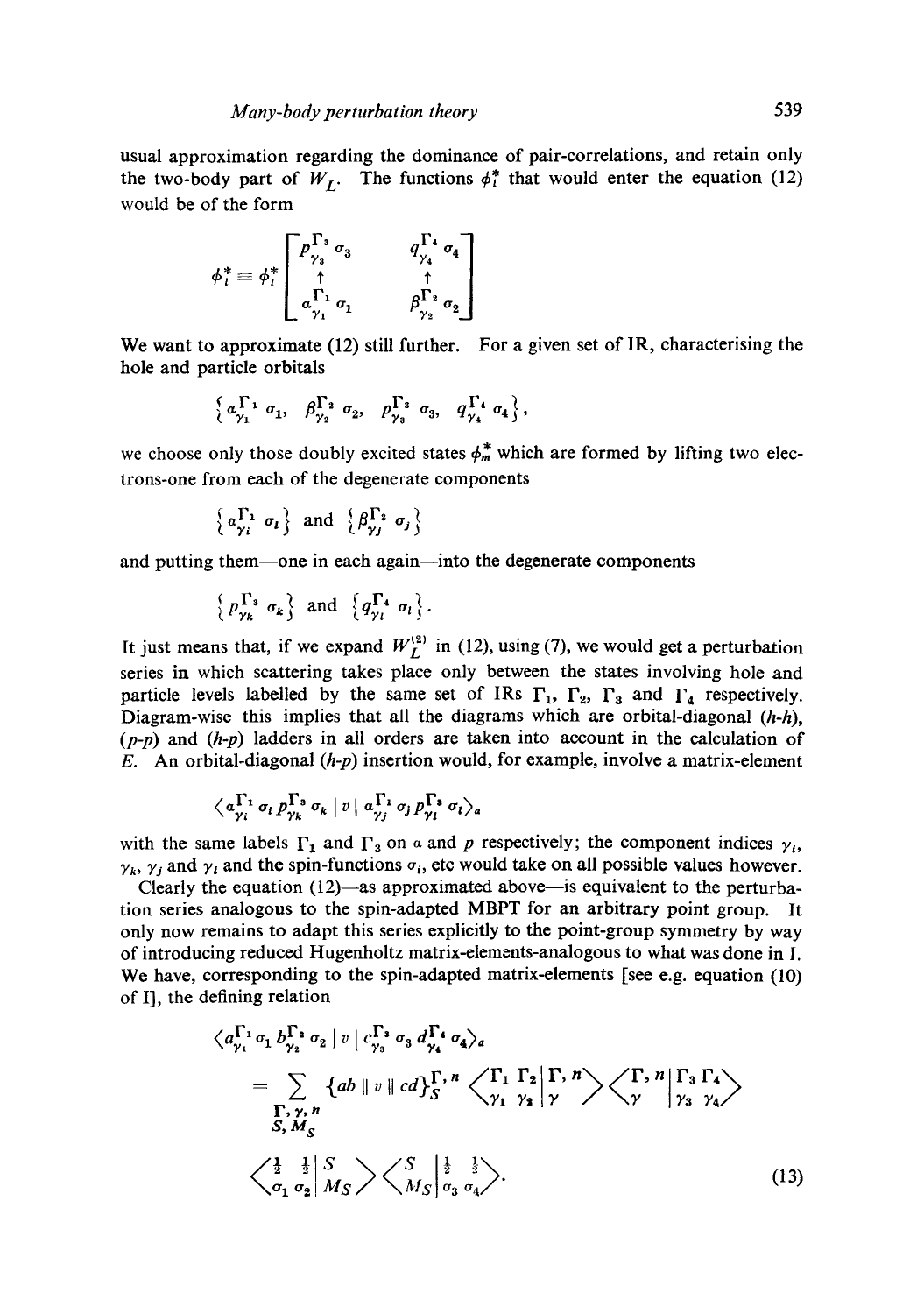The supercript  $n$  appearing in (13) would take care of the fact that the direct produce  $\Gamma_1 \otimes \Gamma_2$ , etc. for a general point group may not be simply reducible (Koster 1958). A similar equation also holds good for the reduced matrix-element for  $\overline{W}_r$ . Using the phase-convention as in Griffith (1962), and using the reduction procedure as outlined in I, through the graphical methods of spin-algebra (EI Baz and Castel 1972; Briggs 1971), we end up with the following system of linear simultaneous equations:

$$
\{pq \parallel \overline{W}_{2} \parallel a\beta\}_{S_{k}}^{\Gamma_{k}, n} = \frac{\{pq \parallel v \parallel a\beta\}_{S_{k}}^{\Gamma_{k}, n}}{\epsilon_{a} + \epsilon_{\beta} - \epsilon_{p} - \epsilon_{q}}
$$
\n
$$
+ \frac{\left[\Gamma_{k}\right] \left[S_{k}\right] \left\{pq \parallel \overline{W}_{2} \parallel a\beta\}_{S_{k}}^{\Gamma_{k}, n}}{\epsilon_{a} + \epsilon_{\beta} - \epsilon_{p} - \epsilon_{q}} \left[\left\{pq \parallel v \parallel pq\right\}_{S_{k}}^{\Gamma_{k}, n} \right.\right.\}
$$
\n
$$
(2 - \delta_{pq})/2 + \left\{a\beta \parallel v \parallel a\beta\}_{S_{k}}^{\Gamma_{k}, n} (2 - \delta_{q\beta})/2\right]
$$
\n
$$
+ \sum_{\substack{\Gamma_{i}, \Gamma_{j} \\ S_{i}, S_{j}}} \frac{\left[\Gamma_{k}\right] \left[\Gamma_{i}\right] \left[\Gamma_{j}\right] \left[S_{k}\right] \left[S_{j}\right]}{\epsilon_{a} + \epsilon_{\beta} - \epsilon_{p} - \epsilon_{q}} \times
$$
\n
$$
\left\{\left\{p\ a \parallel v \parallel a\beta\right\}_{S_{i}}^{\Gamma_{k}, m_{i}} F_{k n}^{S_{i} S_{j}} (\Gamma_{a}, \Gamma_{\beta}, \Gamma_{p}, \Gamma_{q}, \Gamma_{i}, \Gamma_{j}, m_{i}, m_{j})\right.\right.
$$
\n
$$
+ \left\{p\ \beta \parallel v \parallel \beta p\right\}_{S_{i}}^{\Gamma_{i}, m_{i}} F_{k n}^{S_{i} S_{j}} (\Gamma_{\beta}, \Gamma_{a}, \Gamma_{p}, \Gamma_{a}, \Gamma_{i}, \Gamma_{j}, m_{i}, m_{j})
$$
\n
$$
+ \left\{q\ a \parallel v \parallel a\beta\right\}_{S_{i}}^{\Gamma_{i}, m_{i}} F_{k n}^{S_{i} S_{j}} (\Gamma_{a}, \Gamma_{\beta}, \Gamma_{q}, \Gamma_{p}, \Gamma_{i}, \Gamma_{j}, m_{i}, m_{j})
$$
\n
$$
+ \left\{q\ a \parallel v \parallel a\beta\right\}_{S_{i}}^{\Gamma_{i}, m_{i}} F_{k n}^{S_{i} S_{j}} (\Gamma_{a}, \Gamma_{\beta}, \Gamma_{q}, \Gamma_{p}, \Gamma_{i}, \Gamma_{j
$$

for all choices of  $(p, q)$ ,  $(a, \beta)$ , k, n, and  $S_k$ . The quantity  $(\Gamma_k)$ , etc. are the dimensionality of the corresponding IR. The quantity  $F_{kn}^{S_1S_2}$  is defined as

$$
F_{kn}^{S_1S_2}(\Gamma_1, \Gamma_2, \Gamma_3, \Gamma_4, \Gamma_5, \Gamma_6, m_1, m_2)
$$
  
= 
$$
\begin{pmatrix} \Gamma_1 & \Gamma_3 & \Gamma_5 & m_1 \\ \Gamma_{k,n} & \Gamma_4 & \Gamma_3 \\ \Gamma_2 & \Gamma_6 & m_2 & \Gamma_1 \end{pmatrix} \begin{pmatrix} \frac{1}{2} & \frac{1}{2} & S_i \\ S_k & \frac{1}{2} & \frac{1}{2} \\ \frac{1}{2} & S_j & \frac{1}{2} \end{pmatrix},
$$
(15)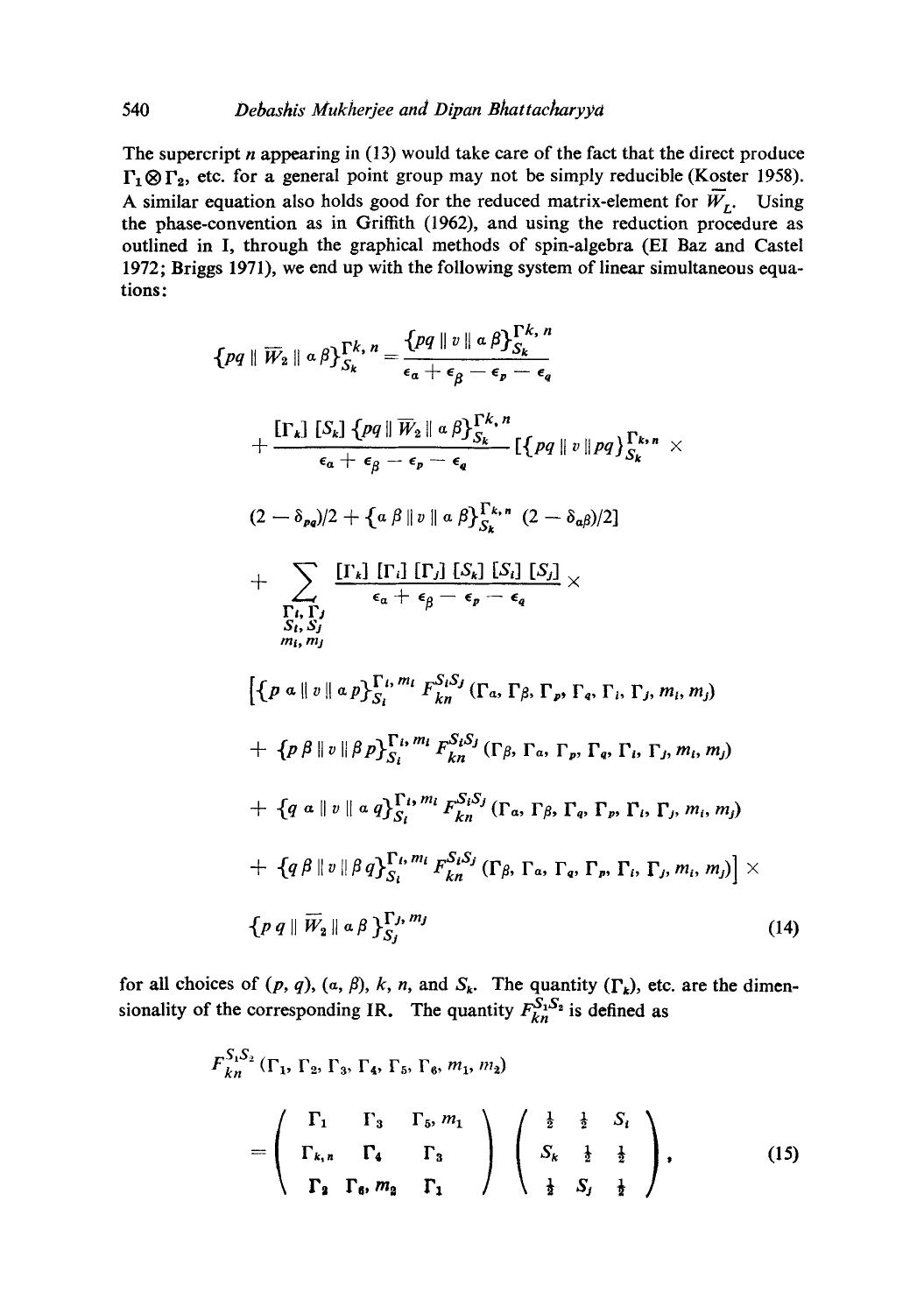where the entries on the right hand side of (15) containing  $\Gamma$ s is a 9-J symbol appropriate to the point group (labelled by 'extra' indices  $m_1$ ,  $m_2$  and n). Solution of (14) would provide us with-the matrix-elements of  $\overline{W}_{L}^{(2)}$  including all the  $(h-h)$ ,  $(p-p)$ and *(h-p)* orbital diagonal ladders to all orders.

The expression for correlation energy would be given by

$$
\triangle E = \frac{1}{4} \sum_{\substack{a, \beta, \\ p, q}} \left\{ a\beta \parallel v \parallel pq \right\}_{S_k}^{\Gamma_{k,n}} \left\{ pq \parallel \overline{W}_2 \mid a\beta \right\}_{S_k}^{\Gamma_{k,n}} [\Gamma_k] [\S_k]. \tag{16}
$$

## **3. Connection with the coupled-cluster theory**

Let us first note that, in (12), if we include in the summation over  $\phi_m^*$  all the doubly excited states for each  $\phi_t^*$ , then the system of equations thus generated would embody all the *(h-h), (h-p)* and *(p-p)* ladders (diagonal as well as off-diagonal) to all orders. This is an obvious and straightforward extension of the scheme outlined in  $\S$  2 and follows closely the spirit expressed in I. An analogous systems of non-perturbative equations were derived recently by Paldus (1977) who has also discussed the relation of his work with those of Roos and Siegbahn (1977).

We now briefly show the connection of equation (10) with the coupled-cluster theory of  $\text{Cizek}$  (1966, 1969). Rewriting (10) as

$$
(E_0 - H_0) W_L = (E_0 - H_0) + Q (VML)_L,
$$
\n(17)

and pre-multiplying (17) with  $Q$ , post-multiplying by  $P$ , and using the idempotency of Q, we have

$$
Q [E_0 - H_0] W_L P = Q (V W_L) P.
$$
 (18)

Using the relation

$$
E_0 = PH_0 P = PH_0 = H_0 P, \tag{19}
$$

we easily obtain from (18)

$$
Q[H_0, W_L] P + Q(VWL)_L P = 0.
$$
\n(20)

Now we shall use the linked-cluster factorisation theorem in the spirit of  $\check{Cize}k's$ theory, but shall use the algebraically expressed factored-out version as developed recently by Mukherjee *et al* (1975a, b; to be henceforth called Ila, and lib respectively) in the context of a general non-perturbative formalism, Using the Urs¢ll-Mayer representation of  $W_I$ :

$$
W_L = \exp(T), \tag{21}
$$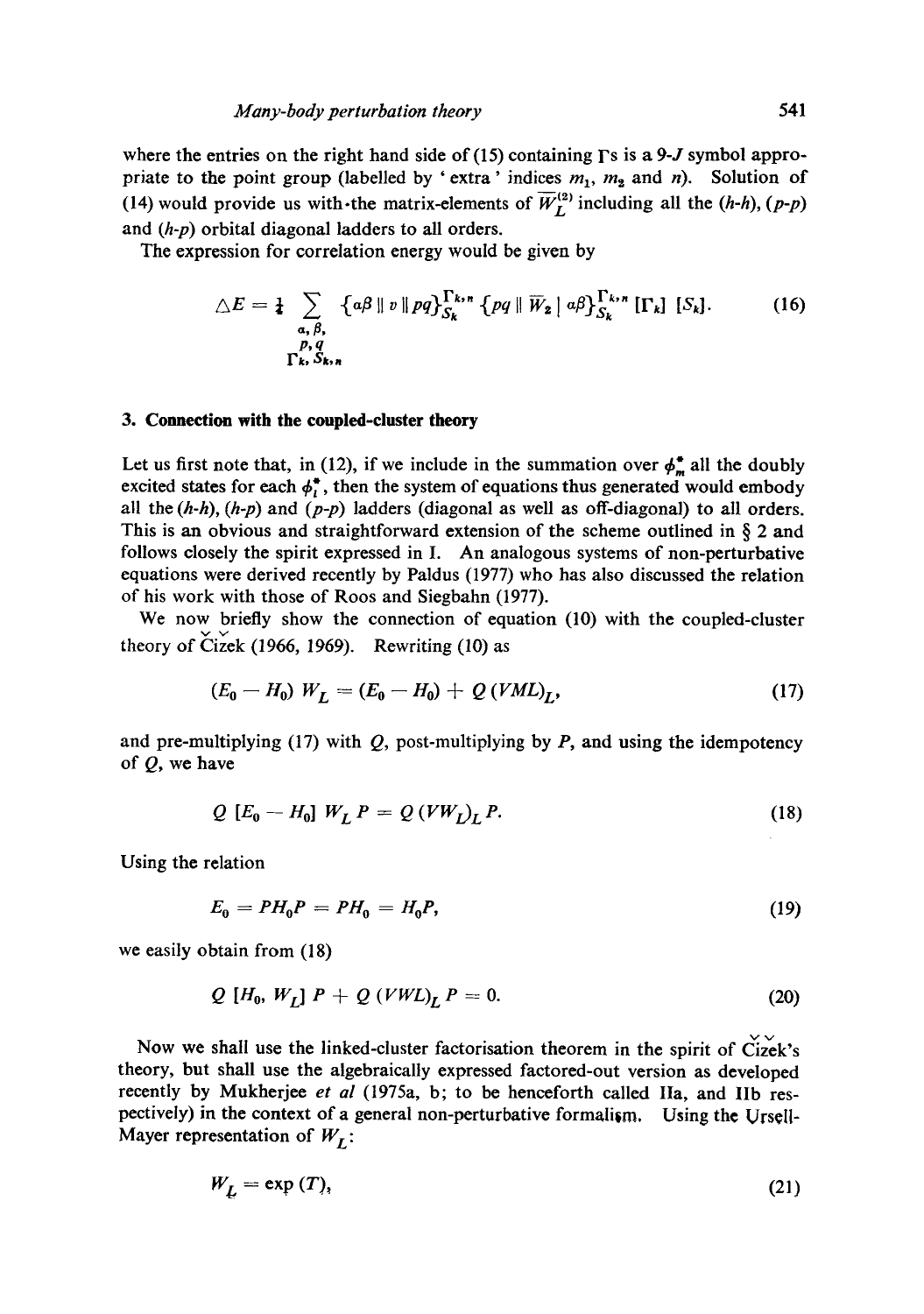*Debashis Mukherjee and Dipan Bhattacharyya* 

we have

 $\infty$ 

$$
VW_L = V \exp(T) = \exp(T) U, \qquad (22)
$$

with 
$$
U = \sum_{n=0}^{\infty} \sum_{\substack{n_1, n_2 \ n_1 + n_2 = n}} (-1)^{n_1} \frac{1}{n_1!} \frac{1}{n_2!} \{T^{n_1} V T^{n_2}\}_{\text{conn}}
$$
 (23)

(see, e.g. equation 25(b) of IIa)

The quantity  $\{T^{n_1} V T^{n_2}\}_{\text{conn}}$  was denoted as  $\{T^{n_1} V T^{n_2}\}_L$  in IIa, but we have changed this notation here to emphasise that they consist of connected diagrams *only--though they may be closed.* Further, for closed shell, T's cannot be contracted to H from left, hence  $n_1 = 0$ .

Now, using (22) with V replaced by  $H_0$ , we have

$$
H_0 W_L = H_0 \exp(T) = \exp(T) U_0 = W_L U_0 \tag{24}
$$

where  $U_0$  would be of the form (23) with  $H_0$  replacing V. Writing  $U_0$  as

$$
U_0 = H_0 + \sum_{n=1}^{\infty} \frac{1}{n!} \{ H_0 T^n \}_{conn} = H_0 + \bar{U}_0,
$$
 (25)

we have, from (24),

$$
Q[H_0, W_L] P = Q[W_L U_0]_{\text{conn}} P.
$$
\n(26)

 $U_0$  consists of all the connected diagrams obtained by joining  $H_0$  with several Ts. Now the Ts always induce transition from the P space to the Q space, and the operator  $H<sub>0</sub>$ , being diagonal, when acting after the Ts would keep the resultant function still in the Q space. Hence  $\overline{U}_0$  acting on a P space lifts it onto the Q space. Hence P  $\overline{U}_0$  P = 0 and we have no vacuum fluctuations. Equation (26) may thus be written as

$$
Q[H_0, W_L] P = Q(W_L Q U_0)_L P = Q W_L Q U_0 P.
$$
 (27)

Let us note that  $W_L$  does not have any line joining  $Q \, \overline{U}_0$ .

Dissecting U into closed-diagrams  $U_c$  and the linked diagrams  $U_L$ , we have

$$
(HW_L)_L = \exp(T) U_L = W_L U_L. \tag{28}
$$

Hence, 
$$
Q(VW_L)_L P = QW_L U_L P.
$$
 (29)

As  $U_L$  consists only of open diagrams,  $P U_L P = 0$ , and  $Q U_L P = U_L P$ , hence

$$
Q(VW_L)_L P = Q(W_L Q U_L) P.
$$
\n(30)

542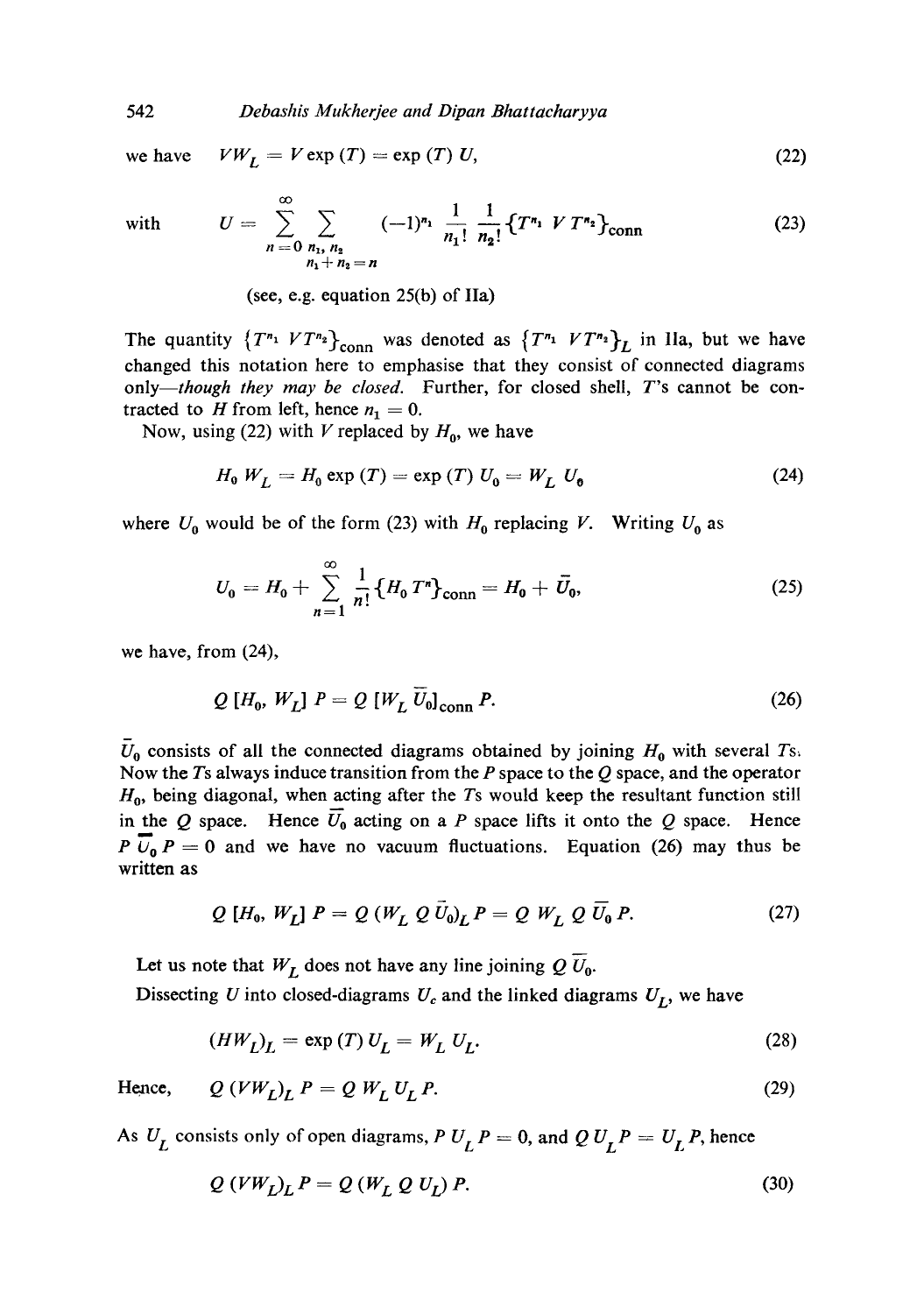Hence equation (20) reduces to

$$
Q W_L Q U_0 P + Q W_L Q U_L P = 0,
$$
\n(31)

whence  $Q \bar{U}_0 P + Q U_I P = 0.$  (32)

Now, from (23) and (25), we have

$$
\overline{U}_0 + U_L = V + \sum_{n=1}^{\infty} \frac{1}{n!} \left\{ H T^n \right\} L,
$$
\n(33)

where in  $U_L$  only the linked part of (25) is retained. Calling  $U_0 + \overline{U}_L$  as  $\overline{H}$ , we have

$$
Q \overrightarrow{H} P = 0, \tag{34}
$$

which is the non-perturbative coupled-cluster equation of  $\check{C}$ i žek in algebraic form.\*

Recently Kvasnicka and Laurinc (1977) and Bartlett and Silver (1976) gave recursive formulae which, in spirit, are related to the system of equations (11) derived by us. It appears that their recursive relations emphasise the structure of  $(11)$  in a limited sense in that disconnected diagrams are not considered at all, so that the problem of avoiding vacuum fluctuations has not been discussed. Kvasnicka and Laurinc (1977) however, observed that in general their procedure may lead to a problem of overcounting. We have shown in the present section how the problem of disconnected diagrams can be handled through the  $exp(T)$  representation. Thus we are on safer grounds—we know where we have to be careful while generalising the present scheme beyond ladder insertion and how to do it.

Let us also mention that very recently Lindgren (1978a, b) has developed a coupledcluster formalism for open-shells starting from the open-shell perturbative theory of Bloch (1958) and Brandow (1967) from which the corresponding closed-shell version may be derived as a special case. This also leads to (34). The connection of Lindgren's approach with the Goldstone-like expansion scheme--as used in the present paper--has been discussed in detail in a recent paper (Mukherjee 1979) for openshells. For closed shell, we merely observe that Lindgren's starting equation reduces to

$$
Q[W_L, H_0]P = QVW_LP - QW_LPVW_LP,
$$
\n(35)

(see equation (33) of Lindgren's paper (1978b)).

Noting that  $PVW_L$  P consists of all closed diagrams of V and  $W_L$  connected together, we may identify  $PVW_L$  P with the closed part  $U_c$  of U in (23). Using (22), (23), (25) and (29), we have

$$
QW_L U_0 P + QW_L U_L P + QW_L U_C P - QW_L U_C P = 0,
$$
 (36)

from which (34) follows after cancellation of  $QW_L$  from the left.

<sup>,</sup>For a more extensive discussion on this point, see e.g. IIa and IIb.